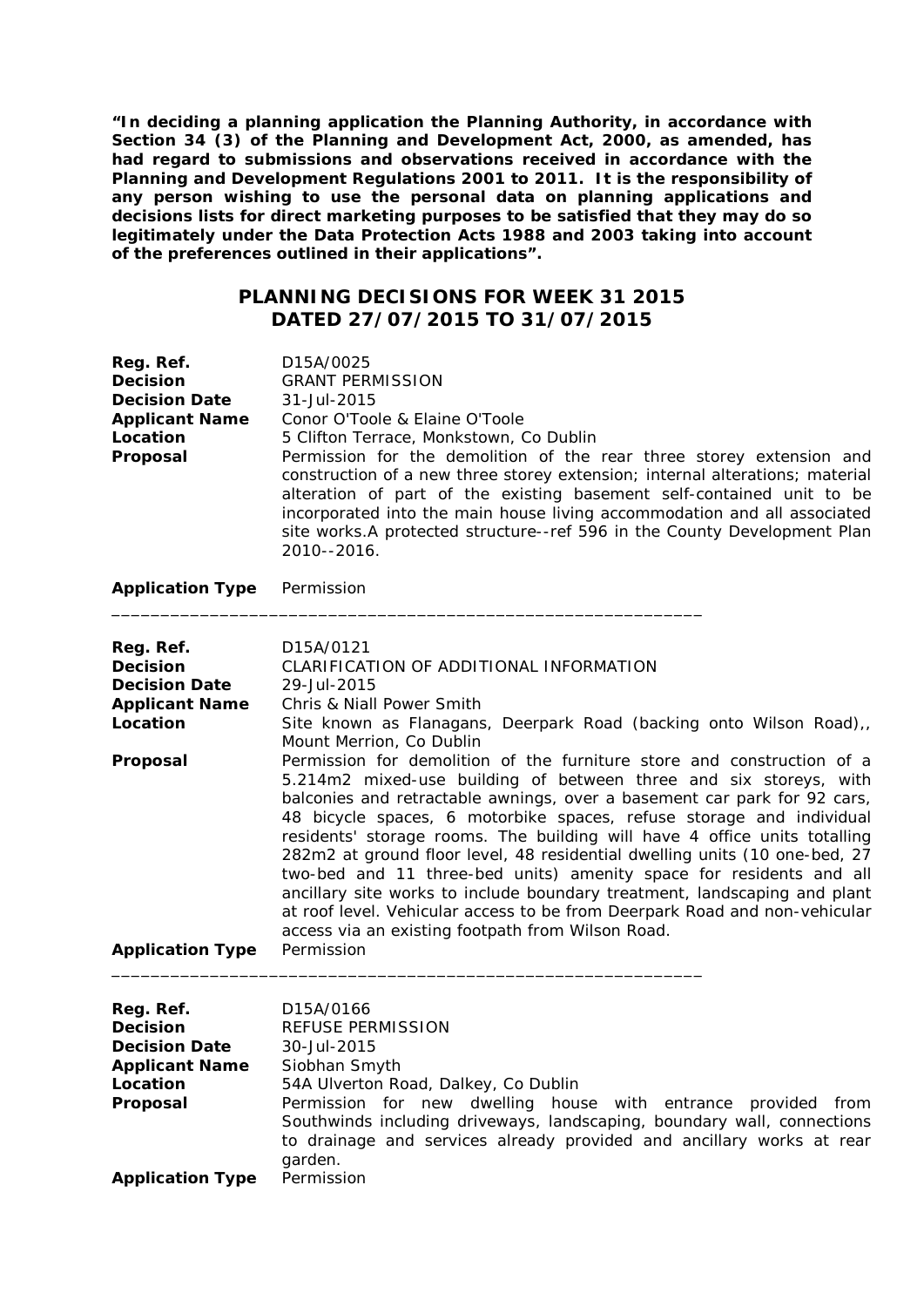| Reg. Ref.<br><b>Decision</b><br><b>Decision Date</b><br><b>Applicant Name</b><br>Location<br>Proposal | D15A/0191<br>CLARIFICATION OF ADDITIONAL INFORMATION<br>29-Jul-2015<br>Devondale Ltd.<br>Site measuring c.1.43 hectares, Bird Avenue, Clonskeagh, Dublin 14<br>Permission for development. The site is generally bound to the north by<br>amenity space associated with Churchfields residential estate, to the east<br>by the rear of properties and amenity space in The Maples residential<br>estate, to the south by the grounds of Church of the Immaculate Virgin<br>Mary of the Miraculous Medal and to the west by the CUS Sports Pavilion<br>(Marist Fathers) ground. The proposed development consists of a total of<br>54 no. residential units including 6 no. detached houses, 18 no. semi-<br>detached houses, 6 no. terraced houses, 12 no. townhouses and 12 no.<br>own-door ground floor apartments, all situated around a central public<br>space. The proposed development comprises the following residential<br>units: House Type A - 18 no. four-bedroom semi-detached 2 to 3-storey<br>dwellings, each with private rear gardens backing onto the northern and<br>eastern boundaries of the site; House Type B - 6 no. four-bedroom<br>terraced 3-storey dwellings with private rear gardens backing onto the<br>eastern boundary; House Type C - 3 no. four-bedroom detached 3-storey<br>dwellings with private rear gardens backing onto the southern boundary;<br>House Type D - 3-storey building containing 8 no. 2-bedroom apartments<br>at ground floor and 8 no. 3-bedroom town houses at first and second floor<br>level with roof terraces at first floor level facing west onto the mature tree<br>line along the western boundary with the CUS Sports Grounds; House<br>Type D1 - 3-storey building containing 4 no. 2-bedroom apartments at<br>ground floor and 4 no. 3-bedroom townhouses at first and second floor<br>level with roof terraces at first floor level facing south onto the boundary<br>with the Church of the Immaculate Virgin Mary of the Miraculous Medal;<br>House Type E - 3 no. 4-bedroom detached 2 to 3-storey dwellings with<br>private rear gardens fronting onto the proposed access road serving the<br>site. The proposed development includes a new vehicular access to serve<br>the development off the existing entrance to the CUS Sports Pavilion<br>grounds on Bird Avenue.  Off-street parking is proposed for dwellings<br>(Types A, B, C & E) and a total of 35 no. car parking spaces are proposed<br>along the internal estate road. Open space is proposed centrally within the<br>side and along a western boundary landscaped walkway. The proposed<br>development includes all connections to environmental services, including<br>a 6-metre wide way leave to be provided to facilitate connection to<br>drainage infrastructures from Churchfields Estate; bin storage area at<br>street level off the main service road; boundary treatments and site<br>developments works.<br>Permission |
|-------------------------------------------------------------------------------------------------------|--------------------------------------------------------------------------------------------------------------------------------------------------------------------------------------------------------------------------------------------------------------------------------------------------------------------------------------------------------------------------------------------------------------------------------------------------------------------------------------------------------------------------------------------------------------------------------------------------------------------------------------------------------------------------------------------------------------------------------------------------------------------------------------------------------------------------------------------------------------------------------------------------------------------------------------------------------------------------------------------------------------------------------------------------------------------------------------------------------------------------------------------------------------------------------------------------------------------------------------------------------------------------------------------------------------------------------------------------------------------------------------------------------------------------------------------------------------------------------------------------------------------------------------------------------------------------------------------------------------------------------------------------------------------------------------------------------------------------------------------------------------------------------------------------------------------------------------------------------------------------------------------------------------------------------------------------------------------------------------------------------------------------------------------------------------------------------------------------------------------------------------------------------------------------------------------------------------------------------------------------------------------------------------------------------------------------------------------------------------------------------------------------------------------------------------------------------------------------------------------------------------------------------------------------------------------------------------------------------------------------------------------------------------------------------------------------------------------------------------------------------------------------------------------------------------------------------------------------------------------------------------------------------------------------------------------------------------------------------|
| <b>Application Type</b>                                                                               |                                                                                                                                                                                                                                                                                                                                                                                                                                                                                                                                                                                                                                                                                                                                                                                                                                                                                                                                                                                                                                                                                                                                                                                                                                                                                                                                                                                                                                                                                                                                                                                                                                                                                                                                                                                                                                                                                                                                                                                                                                                                                                                                                                                                                                                                                                                                                                                                                                                                                                                                                                                                                                                                                                                                                                                                                                                                                                                                                                                |

\_\_\_\_\_\_\_\_\_\_\_\_\_\_\_\_\_\_\_\_\_\_\_\_\_\_\_\_\_\_\_\_\_\_\_\_\_\_\_\_\_\_\_\_\_\_\_\_\_\_\_\_\_\_\_\_\_\_\_\_

| Reg. Ref.             | D <sub>15</sub> A/0262                                                     |
|-----------------------|----------------------------------------------------------------------------|
| <b>Decision</b>       | CLARIFICATION OF ADDITIONAL INFORMATION                                    |
| <b>Decision Date</b>  | 31-Jul-2015                                                                |
| <b>Applicant Name</b> | Randalswood Construction Ltd                                               |
| Location              | Site bounded by Georges Place, Callaghan Lane, Bentley Villas and existing |
|                       | house 4 Bentley Villas, Dún Laoghaire, Co Dublin                           |
| Proposal              | Permission for new part 4 storey residential development<br>over           |
|                       | underground car park and alterations and additions to adjoining 2 storey 3 |
|                       | bed house. The development will consist of the demolition of existing      |
|                       | vacant factory building and construction of new L-shapes block with        |
|                       |                                                                            |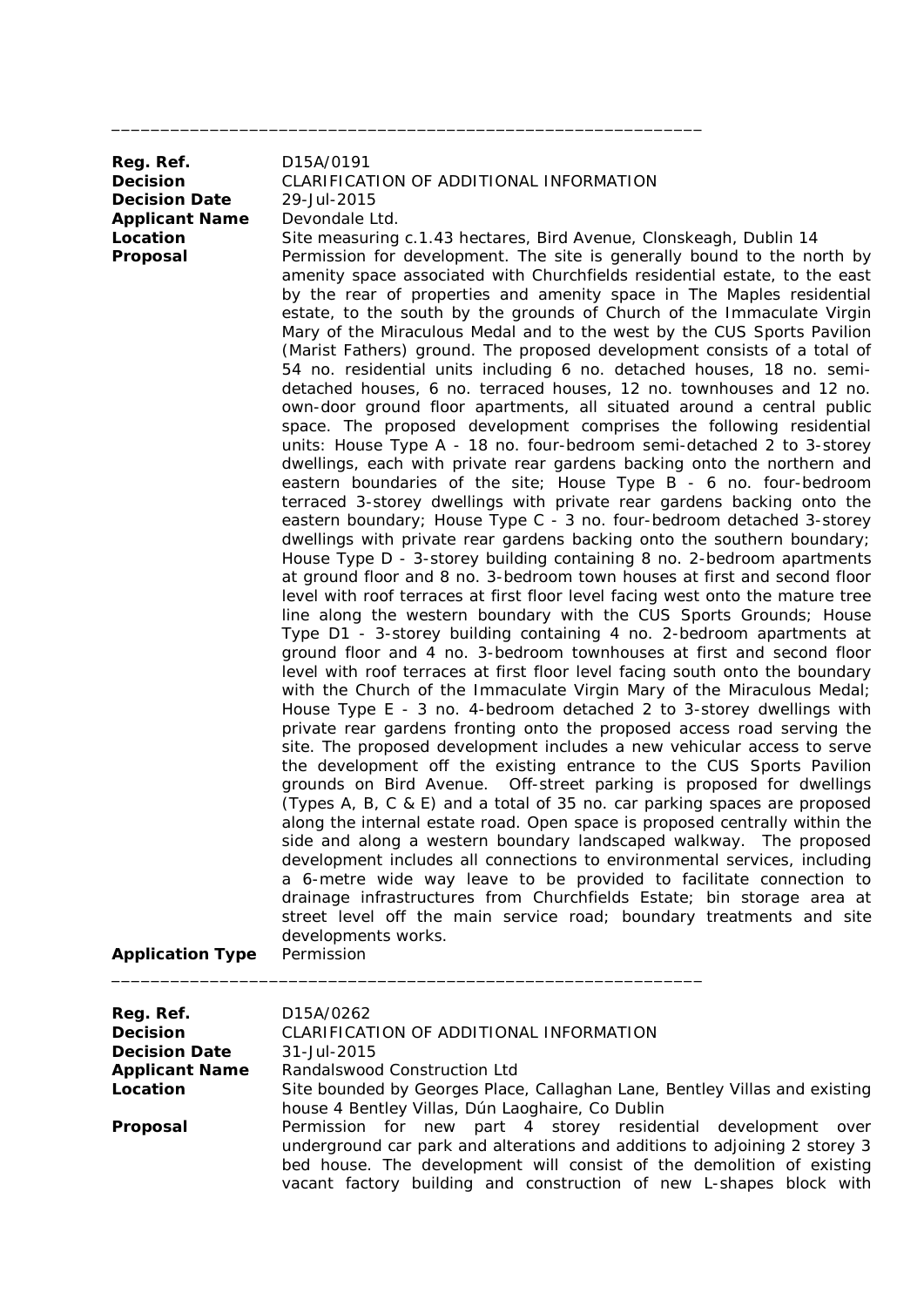underground car park for 14 cars, 14 bicycle spaces, refuse storage and apartment storage units, with 2, 3 and 4 residential levels above car park. The new residential accommodation includes 2 x 1 bed, 10 x 2 bed, 1 x 3 bed apartments and 1 x 3 bed duplex, total 14 no., ancillary accommodation , balconies and private open space on ground floor with roof gardens above duplex no. 1 apartment, no. 8 and apartment no. 11. New vehicular entrance to car park off George's Place with associated basement drainage. No. 4 Bentley Villas to be refurbished with new ground floor porch and first floor bedroom extension to rear and internal alterations.

**Application Type** Permission

| Reg. Ref.<br><b>Decision</b><br><b>Decision Date</b><br><b>Applicant Name</b><br>Location<br>Proposal<br><b>Application Type</b> | D15A/0378<br><b>GRANT PERMISSION</b><br>29-Jul-2015<br>Peter & Ruth Walker<br>Melmore, 2 Brighton Avenue, Monkstown, Co Dublin (A Protected<br>Structure)<br>Permission for works to existing dwelling, to include; internal alterations<br>and widening of existing rear door opening at lower ground floor level;<br>internal alterations and alterations to existing window opening to pre-<br>existing extension to rear at upper ground floor level and construction of<br>new bedroom extension with skylight over above pre-existing extension to<br>rear at first floor level. All along with restoration and refurbishment<br>works, landscaping works to front and rear and all associated site works.<br>Permission                                                                                                                                                                                                                                                                                                                                                                                                                                                                                                                                                                                                                                                                                                                                                                                                                                                                                                                                                                                                                                                                              |
|----------------------------------------------------------------------------------------------------------------------------------|-------------------------------------------------------------------------------------------------------------------------------------------------------------------------------------------------------------------------------------------------------------------------------------------------------------------------------------------------------------------------------------------------------------------------------------------------------------------------------------------------------------------------------------------------------------------------------------------------------------------------------------------------------------------------------------------------------------------------------------------------------------------------------------------------------------------------------------------------------------------------------------------------------------------------------------------------------------------------------------------------------------------------------------------------------------------------------------------------------------------------------------------------------------------------------------------------------------------------------------------------------------------------------------------------------------------------------------------------------------------------------------------------------------------------------------------------------------------------------------------------------------------------------------------------------------------------------------------------------------------------------------------------------------------------------------------------------------------------------------------------------------------------------------------------------------|
| Reg. Ref.<br><b>Decision</b><br><b>Decision Date</b><br><b>Applicant Name</b><br>Location<br>Proposal                            | D15A/0385<br>REFUSE PERMISSION<br>31-Jul-2015<br>O'Flynn Capital Partners<br>Site of 5.295 ha approximately at Beech Park, Cabinteely, Dublin 18 /<br>Loughlinstown, Co Dublin and its connection with the N11.<br>Permission for development of a residential scheme on a site comprising<br>the lands of Woodbrook (8 Beech Park), Foinavan (7 Beech Park),<br>Lynwood, Corrente, Dun Baoi (4 Beech Park), Teely Lodge, The Galliard, El<br>Dorado, Capard, Greenhills and Silver Slope and the road area and<br>associated open spaces at Beech Park, Bray Road, Cabinteely, Dublin<br>18/Loughlinstown, Co Dublin and its connection with the N11. The site<br>includes some 0.7892 ha forming part of Development Area 5 (Druid's<br>Glen) of the Cherrywood Strategic Development Zone Planning Scheme<br>(The balance of the site is located within the lands<br>(April 2014).<br>designated by Government for the establishment of a<br>Strategic<br>Development Zone (SI No. 535 of 2010, but is outside the Planning<br>Scheme area). The site is principally bounded by an ESSO petrol station to<br>the north, the N11 to the east, Nos. 2-4 Sunnyhill Park, Loughlinstown to<br>the south and partly by the Cabinteely Stream and open space to the west<br>(the property identified as Wood Haven, Beech Park, Cabinteely, Dublin 18<br>between Silver Slope and El Dorado, does not form part of this<br>development). The development will consist of the demolition of 11 no.<br>residential units and ancillary structures and the construction of a scheme<br>comprising 164 no. residential units (comprising 60 no. 4-bed semi-<br>detached houses (with the option to provide combinations of House Type A<br>(3 no. storey) and/or House Type A1 (2 no. storey)); 2 no. 4-bed, 3 no. |

storey detached houses (House Type A2); 12 no. 4-bed, 3 no. storey plus

\_\_\_\_\_\_\_\_\_\_\_\_\_\_\_\_\_\_\_\_\_\_\_\_\_\_\_\_\_\_\_\_\_\_\_\_\_\_\_\_\_\_\_\_\_\_\_\_\_\_\_\_\_\_\_\_\_\_\_\_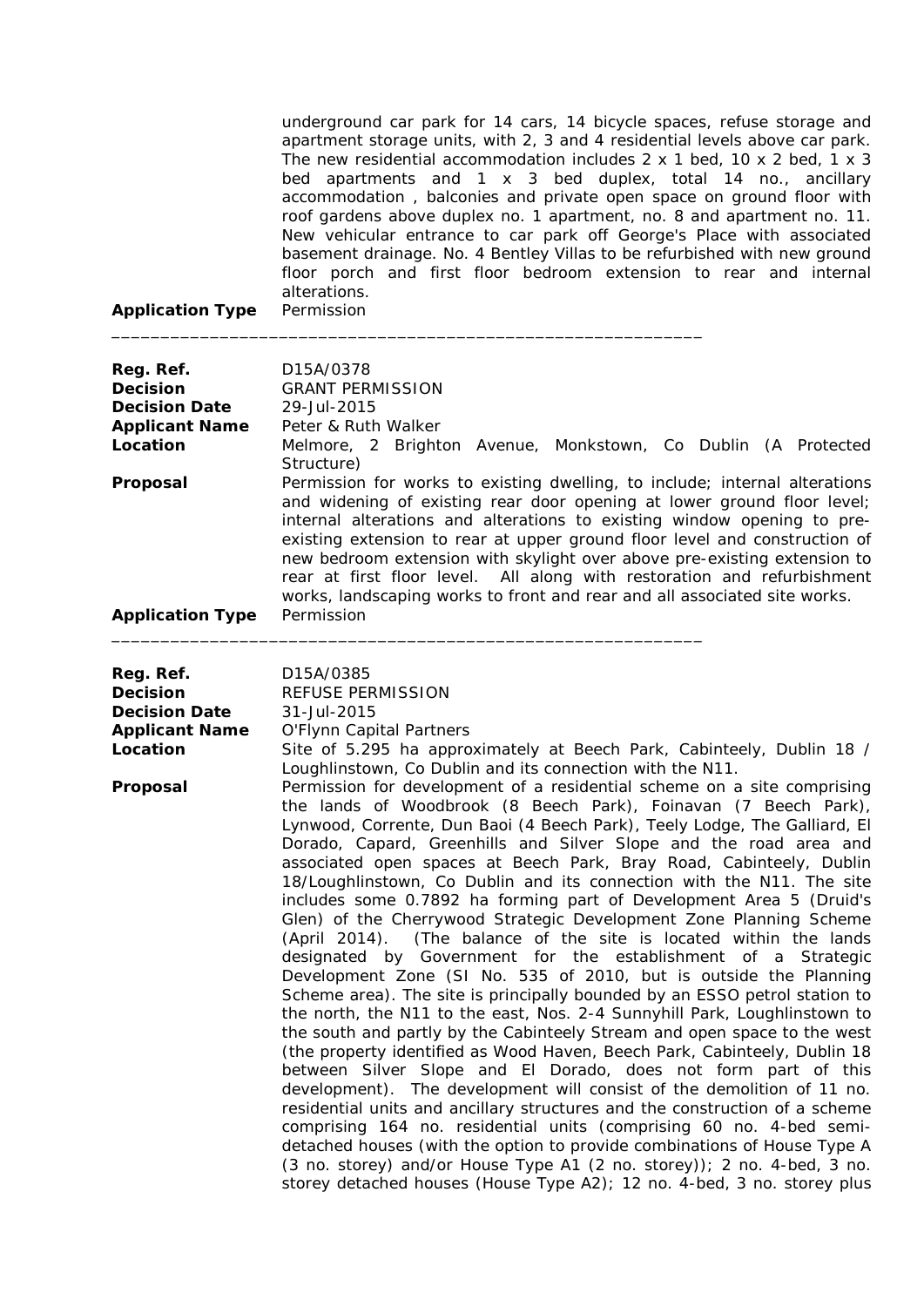| study semi-detached houses (House Type B); 2 no. 3-bed, 2 no. storey<br>semi-detached houses (House Type C); 12 no. 3-bed, 2 no. storey terrace<br>houses (House Type C1) and 76 no. 2-bed and 3-bed, 2 and 3 no. storey |
|--------------------------------------------------------------------------------------------------------------------------------------------------------------------------------------------------------------------------|
| duplex apartments (Blocks D, E, F & G). The development will also consist                                                                                                                                                |
| of the construction of part of the Planning Scheme's Druid's Glen Road                                                                                                                                                   |
| (also know as P to Q) to its connection with the western boundary of the                                                                                                                                                 |
| subject site for a distance of approximately 158m from its connection to                                                                                                                                                 |
| the N11 (and all associated development and infrastructural works). This                                                                                                                                                 |
| includes the provision of up to 30m of the Druid's Glen Road bridge,                                                                                                                                                     |
| comprising one complete and 2 no. partial bridge abutments to the                                                                                                                                                        |
| western boundary of the subject site. This will also involve the diversion                                                                                                                                               |
| of approximately 40m of the Cabinteely Stream. (The overall 3-span                                                                                                                                                       |
| Druid's Glen Road bridge will measure 36m in length, with 4 no. bridge                                                                                                                                                   |
| abutments with the balance to be built as part of a subsequent permission                                                                                                                                                |
| yet to be secured on the lands to the west of the subject site.) The                                                                                                                                                     |
| development will also include the construction of waste storage facilities,                                                                                                                                              |
| associated car parking spaces and bicycle parking spaces respectively,                                                                                                                                                   |
| vehicular, pedestrian and cycle access and egress, provision of boundary                                                                                                                                                 |
| treatments, associated lighting, alterations to existing site services,                                                                                                                                                  |
| Sustainable Urban Drainage systems, compensatory storage facilities,                                                                                                                                                     |
| changes in levels, associated hard and soft landscaping including a                                                                                                                                                      |
| playground and all other associated site excavation and infrastructural and                                                                                                                                              |
| site development works above and below ground. Works to the N11                                                                                                                                                          |
| (external to the Application site) to facilitate the construction of the                                                                                                                                                 |
| junction with the Druid's Glen Road will be undertaken by Dún Laoghaire-                                                                                                                                                 |
| Rathdown County Council in its capacity as Roads Authority for the area.                                                                                                                                                 |
| All proposed works affecting the public drainage system are subject to                                                                                                                                                   |
| detailed agreement with the Water and Drainage Department of Dún                                                                                                                                                         |
| Laoghaire-Rathdown County Council.                                                                                                                                                                                       |
| Permission                                                                                                                                                                                                               |

| Reg. Ref.             | D <sub>15</sub> A/0412                                                      |
|-----------------------|-----------------------------------------------------------------------------|
| <b>Decision</b>       | DECLARE APPLICATION INVALID                                                 |
| <b>Decision Date</b>  | $31 -$ Jul - 2015                                                           |
| <b>Applicant Name</b> | Rohiyah Dunne                                                               |
| Location              | Anak Kinta, Cathys Green, Stepaside, Co Dublin                              |
| Proposal              | Permission for a new wastewater treatment unit and soil polishing filter to |
|                       | EPA 2009 standards to replace existing septic tank and associated works.    |

\_\_\_\_\_\_\_\_\_\_\_\_\_\_\_\_\_\_\_\_\_\_\_\_\_\_\_\_\_\_\_\_\_\_\_\_\_\_\_\_\_\_\_\_\_\_\_\_\_\_\_\_\_\_\_\_\_\_\_\_

\_\_\_\_\_\_\_\_\_\_\_\_\_\_\_\_\_\_\_\_\_\_\_\_\_\_\_\_\_\_\_\_\_\_\_\_\_\_\_\_\_\_\_\_\_\_\_\_\_\_\_\_\_\_\_\_\_\_\_\_

**Application Type** Permission

**Application Type** 

| Reg. Ref.               | D <sub>15</sub> B/0210                                                                   |
|-------------------------|------------------------------------------------------------------------------------------|
| <b>Decision</b>         | REFUSE PERMISSION FOR RETENTION                                                          |
| <b>Decision Date</b>    | 28-Jul-2015                                                                              |
| <b>Applicant Name</b>   | Kenny Doran                                                                              |
| Location                | 171A Foxrock Close, Deansgrange, Dublin 18                                               |
| Proposal                | Permission for the Retention of recreational garden room (45 sqm) to the<br>rear garden. |
| <b>Application Type</b> | Permission for Retention                                                                 |

| Reg. Ref.             | D <sub>15</sub> B/0218  |
|-----------------------|-------------------------|
| <b>Decision</b>       | <b>GRANT PERMISSION</b> |
| <b>Decision Date</b>  | 30-Jul-2015             |
| <b>Applicant Name</b> | Joyce Last              |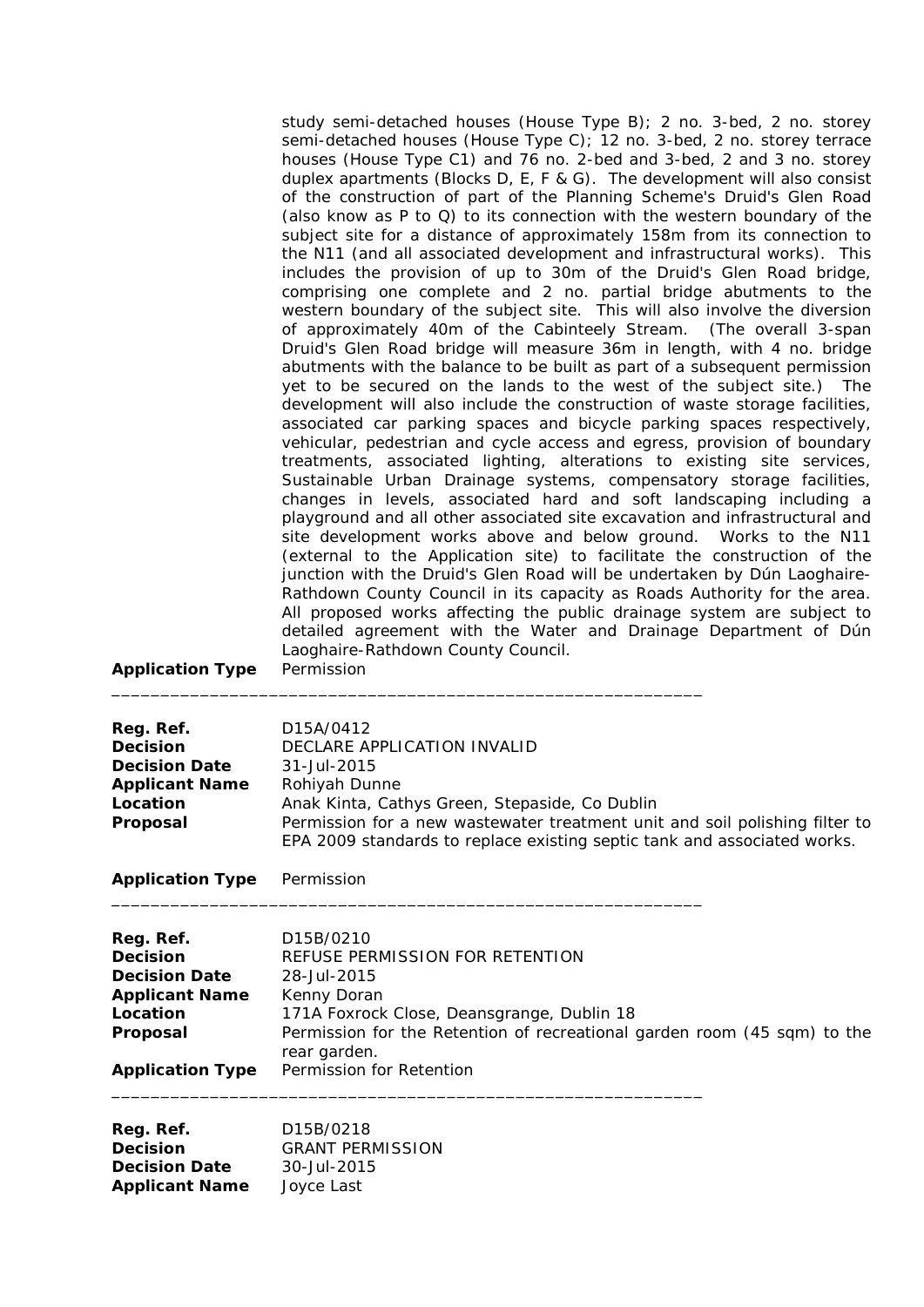| Location<br>Proposal                                                                                                             | 4 Avondale Crescent, Killiney, Co Dublin<br>Permission for single storey bay window and canopy roof over to front and<br>for attic conversion to bedrooms and bathroom with installation of new<br>windows to front and rear at first floor level and new velux roof lights each<br>side with internal alterations to house and all associated site and drainage<br>works.    |
|----------------------------------------------------------------------------------------------------------------------------------|-------------------------------------------------------------------------------------------------------------------------------------------------------------------------------------------------------------------------------------------------------------------------------------------------------------------------------------------------------------------------------|
| <b>Application Type</b>                                                                                                          | Permission                                                                                                                                                                                                                                                                                                                                                                    |
| Reg. Ref.<br><b>Decision</b><br><b>Decision Date</b><br><b>Applicant Name</b><br>Location<br>Proposal<br><b>Application Type</b> | D15B/0219<br><b>GRANT PERMISSION FOR RETENTION</b><br>30-Jul-2015<br>Pat Walsh<br>41 Coldwell Street, Glasthule, Co Dublin<br>Permission for Retention of the reconstruction and enlargement of the<br>existing rear ground floor extension, a roof light to the front and an attic<br>conversion to storage with a flat roof dormer to the rear.<br>Permission for Retention |
| Reg. Ref.<br><b>Decision</b><br><b>Decision Date</b><br><b>Applicant Name</b><br>Location<br>Proposal                            | D15B/0220<br><b>GRANT PERMISSION</b><br>31-Jul-2015<br>Colum Twomey<br>21 Maretimo Gardens East, Blackrock, Co Dublin<br>Permission to increase height of window to stairs, conversion of attic to<br>bedroom and en-suite, velux roof light and dormer window to rear roof<br>and velux roof light to side roof.                                                             |
| <b>Application Type</b>                                                                                                          | Permission                                                                                                                                                                                                                                                                                                                                                                    |
| Reg. Ref.<br><b>Decision</b><br><b>Decision Date</b><br><b>Applicant Name</b><br>Location<br>Proposal<br><b>Application Type</b> | D15B/0224<br>REQUEST ADDITIONAL INFORMATION<br>30-Jul-2015<br>John & Julie Anne Hudson<br>4 Saint Thomas Meade, Mount Merrion, Co Dublin<br>Permission for construction of a single storey extension to rear and single<br>storey extension to side of existing house with roof light to front face of<br>roof to side extension.<br>Permission                               |
| Reg. Ref.<br><b>Decision</b><br><b>Decision Date</b><br><b>Applicant Name</b><br>Location<br>Proposal                            | D15B/0243<br>DECLARE INVALID (SITE NOTICE)<br>27-Jul-2015<br>N & A Cannon<br>1 Brookdene, Shanganagh Road, Shankill, Dublin 18<br>Permission for single storey extension (17.55m2) to rear of dwelling and<br>provision of 2 no. high level windows at ground floor level to side (north)<br>elevation of existing house all with associated site works.                      |
| <b>Application Type</b>                                                                                                          | Permission                                                                                                                                                                                                                                                                                                                                                                    |
| Reg. Ref.                                                                                                                        | D15B/0275                                                                                                                                                                                                                                                                                                                                                                     |